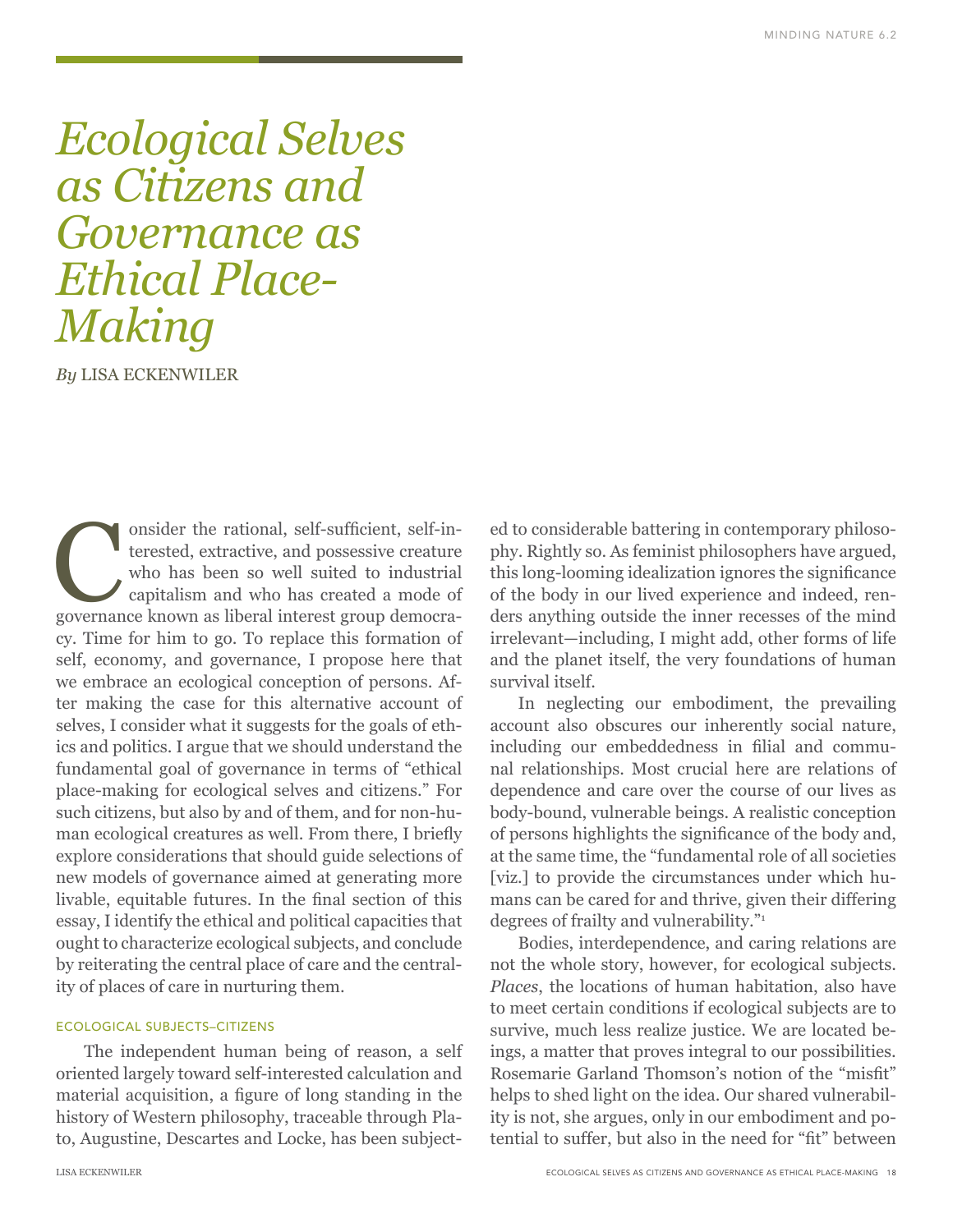our bodies and our environments. "Misfits" are those who are ensconced in environments that cannot sustain them, where, as she puts it, "the world fails the flesh."<sup>2</sup>

We can think about our embeddedness, what we might also call our emplacement, in at least two ways: geographical and social. We have evolved as corporeal creatures within relations of care, provided typically by families. This care is situated, and more or less well supported, in various political regimes.3 Other salient features of social context involve the dense web of social and institutional structures and processes within which we navigate as embodied beings. Social norms and economic structures and relations significantly shape bodies and subjectivities. These social structures and relations generate injustice to the extent that they expand possibilities for some and contract them for others.4

We are also located in particular geographic and atmospheric conditions—locatable places—that create the possibility of survival, flourishing, or failing.

# Thinking about persons ecologically suggests we should resist a reductive, decontextualized view of individuals as the units of (moral and political) concern.

Consider the growing body of evidence concerning societal determinants of health inequalities. Studies show

that heightened exposure to hazards (industrial and waste, and weak infrastructure like the levees in New Orleans), and diminished access to resources of all kinds (food, health care, parks and other public space, transportation) harm health. Data suggest that some people face increasing social isolation and depression, and restricted mobility as a result of the configuration of the built environment. The effect of trade agreements and structural adjustment programs on health systems and, more specifically, facilities and their material and human resources also makes clear the essential relationship between place—our embeddedness in it—and health.

These examples underscore the fact that where and how people are situated amid social structures has important implications for their level of exposure to health threats and for the distribution of health and illness within a population.5 Economic status, gender, race and ethnicity, social connectivity, and citizenship/immigration status all figure in the development and persistence of health inequalities. Even "natural"

events like heat waves, famines, and tsunamis, which occur in and affect specific places and people—most often the poor—are, in part, attributable to social practices and policy choices. Climate change is an especially compelling case of the significance of geographical *and* social embeddedness for the health of ecological subjects, for as Marmot says, "the poor, the geographically vulnerable, the politically weak, and other disadvantaged groups will be most affected."

Coming from another line of inquiry, contemporary work in epistemology argues that the environs we inhabit and traverse are integral to the kinds of thinking, knowing creatures we are. Philosopher Christopher Preston points out that "organisms that know things about the world are situated beings, beings cognitively grounded in the worlds from which they speak. An important part of this grounding is a physical location among material realities . . . [These] comprise some of the important factors relevant to how we know."6

Our emplacement belies one further fiction found within the inherited view of subjects: that we are similarly situated. As the discussion above reveals, ecological subjects are immersed in inequalities of many kinds: social and economic; in access to essential natural resources such as clean air, fresh and drinkable water, arable land; in physical and cognitive capacities.

A final dimension of ecological subjectivity involves what geographers call the "inter-subjectivity" of place.7 As ecological subjects, we are "made by and making [our] relations in reciprocity with other subjects *and* with . . . (multiple, diverse) locations."8 Seeing not only our personhood and identities but also *place* in relational terms, as inter-subjectively constructed, "highlights the multiplicity of locations [and] the variety of interactions between people who are located differently that go into making places."9 This formulation seems clearly required in any lucid thinking about life under globalization.

This idea is significant ethically because it raises questions about responsibilities "for those relations with other parts of the world through which . . . identit[ies] are formed."10 To the extent that we are "constitutively, elements within a wider, configurational, distributed geography . . . that raises a . . . question [concerning] . . . the geography of relations through which any particular identity is established and maintained."11 Elsewhere I have argued that we are responsible to others, especially those who help to shape our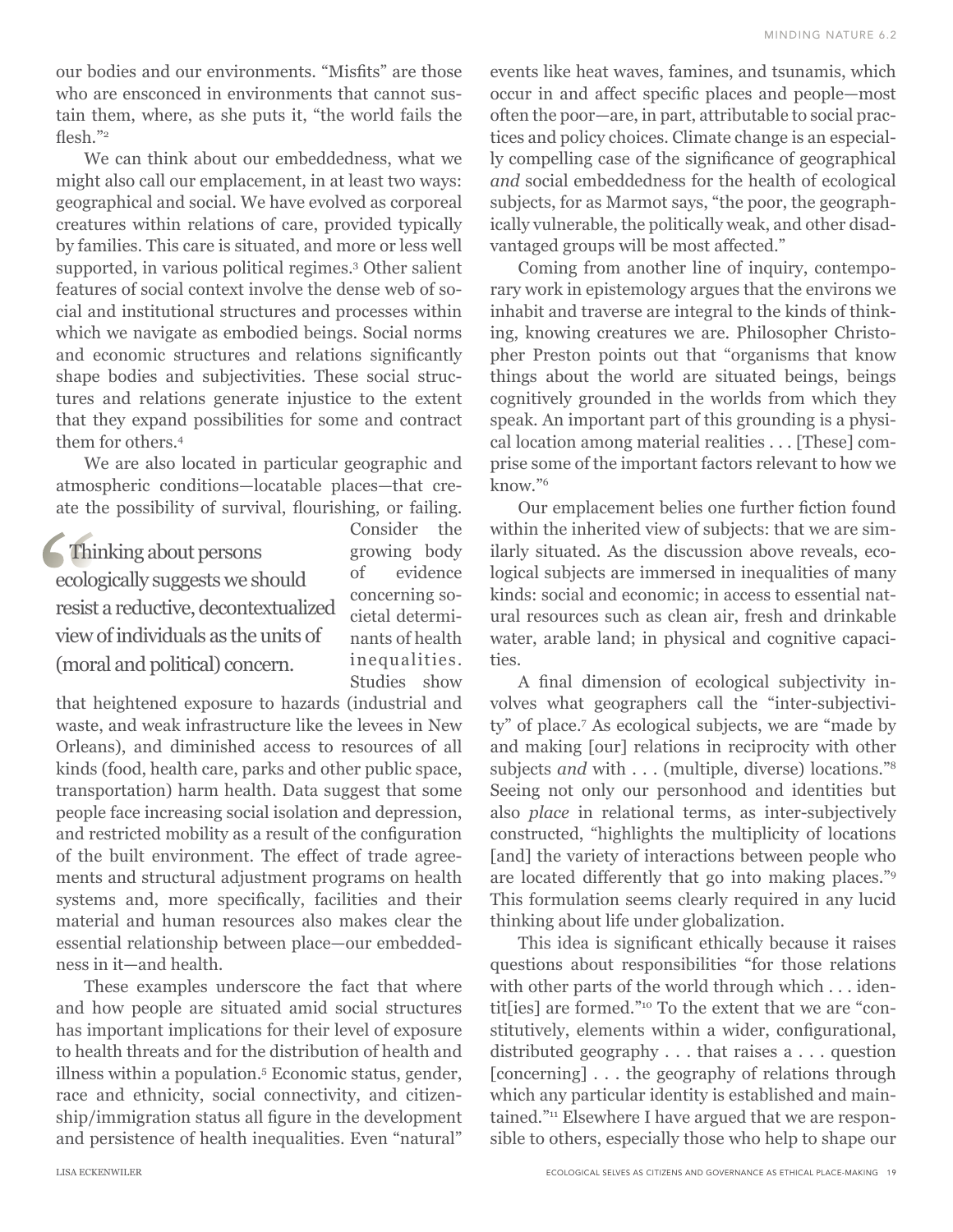identities and habitats not (merely) because of our the privileged's—participation in processes that generate injustice and ecological degradation in the places where others dwell (i.e., the relational justice argument, which emphasizes what we have done or contributed to), but also because of who and what we are as ecological subjects—creatures whose identities and habitats are mutually constitutive. If the first argument from relational justice cannot motivate responsible action, the prudential argument—which also hinges on the notion that we, as ecological subjects, corporeal inhabitants of intersecting ecosystems, are so thoroughly relational that we risk harming ourselves if we harm others—might do so.<sup>12</sup>

Thinking ecologically, we find an embodied, socialized, spatialized, interdependent ontology. We "dwell," and we do so together, cohabiting in particular places within relations of embodied, structural, and ecological interdependence.13

#### TOWARD ETHICAL PLACE MAKING AND COHABITATION

Thinking about persons ecologically suggests we should resist a reductive, decontextualized view of individuals as the units of (moral and political) concern, for we cannot properly be conceived apart from our embeddedness in social relations and geographically, atmospherically identifiable locations in which we become and endure. Social and political responsibility, on this view, might be conceived in terms of ethical place-making.14

Place is not a fixed or merely an external thing.15 It can be understood as being *around* us, but also *in* and with us.<sup>16</sup> The examples above point to tracts of land, waterways, worksites, dwellings, neighborhoods, hubs and vehicles of transportation, hospitals and clinics (or their remnants), bedrooms and bathrooms, kitchens, food markets, makeshift housing, bodies and psyches. They gesture toward what can be called "transnational space," which includes, for instance, places of transition for nomads, refugees, and migrant workers—such as borders and immigration offices—or for people getting to and from work and other responsibilities, and places where economic transactions occur amid dense, global financial relations and processes. When using words like "where" and "occur amid," I am mindful of the fact that financial interactions are not necessarily best understood as isolated events that happen in specific places.

To return to the geographers' point on inter-subjectivity, places are, in Doris Massey's words, "constructed out of a particular constellation of social relations, meeting and weaving together at a particular locus. [E]ach 'place' can be seen as a particular, unique point of . . . intersection."17 Its specificity is its set and configuration of relations and its position within a wider web of social relations. Moreover, because they are shaped by social interactions, places, like subjects, have plural, shifting "identities." They also become, endure and evolve; they are not static.

Also evident is the need to take seriously what Edward Casey calls the "rhizomatic structure of [our experience of] implacement."<sup>18</sup> This refers to the reality that our locatedness involves the continuous, often highly patterned navigation between interconnected places: homes, places of work, care settings, borders, and so on. People suffer ill health as a result of social structures and processes that create fragmentation or cause rupture, as in lived experiences of segregation, movement between fragmented care settings, movement from one's place of employment to care settings, hypermobility, migration, and familial separation.<sup>19</sup>

But what more specifically do I mean by ethical place-making? Although geographers have coined the phrase, they do not seem to define it clearly. Lorraine Code argues that ecological thinking aims to "enact principles of ideal cohabitation."20 Following her lead, I want to suggest that ethical place-making involves first a negative condition: it is place-making that takes care to avoid creating, through our actions, interac-

Ethical place-making also includes a… responsibility to put an end to conditions of deprivation…and replace them…with conditions of plenitude, ecological flourishing, and resilience.

tions, practices and policies, conditions of deprivation. Conditions of deprivation are those that make it impossible to support and sustain the capacities of ecological subjects for becoming and enduring. Ethical place-making also includes a positive or constructive responsibility, namely, the obligation to create conditions of plenitude that facilitate and sustain becoming and duration in particular places. And finally there is the positive responsibility to put an end to conditions of deprivation where they already exist and replace them insofar as one can with conditions of plenitude, ecological flourishing, and resilience.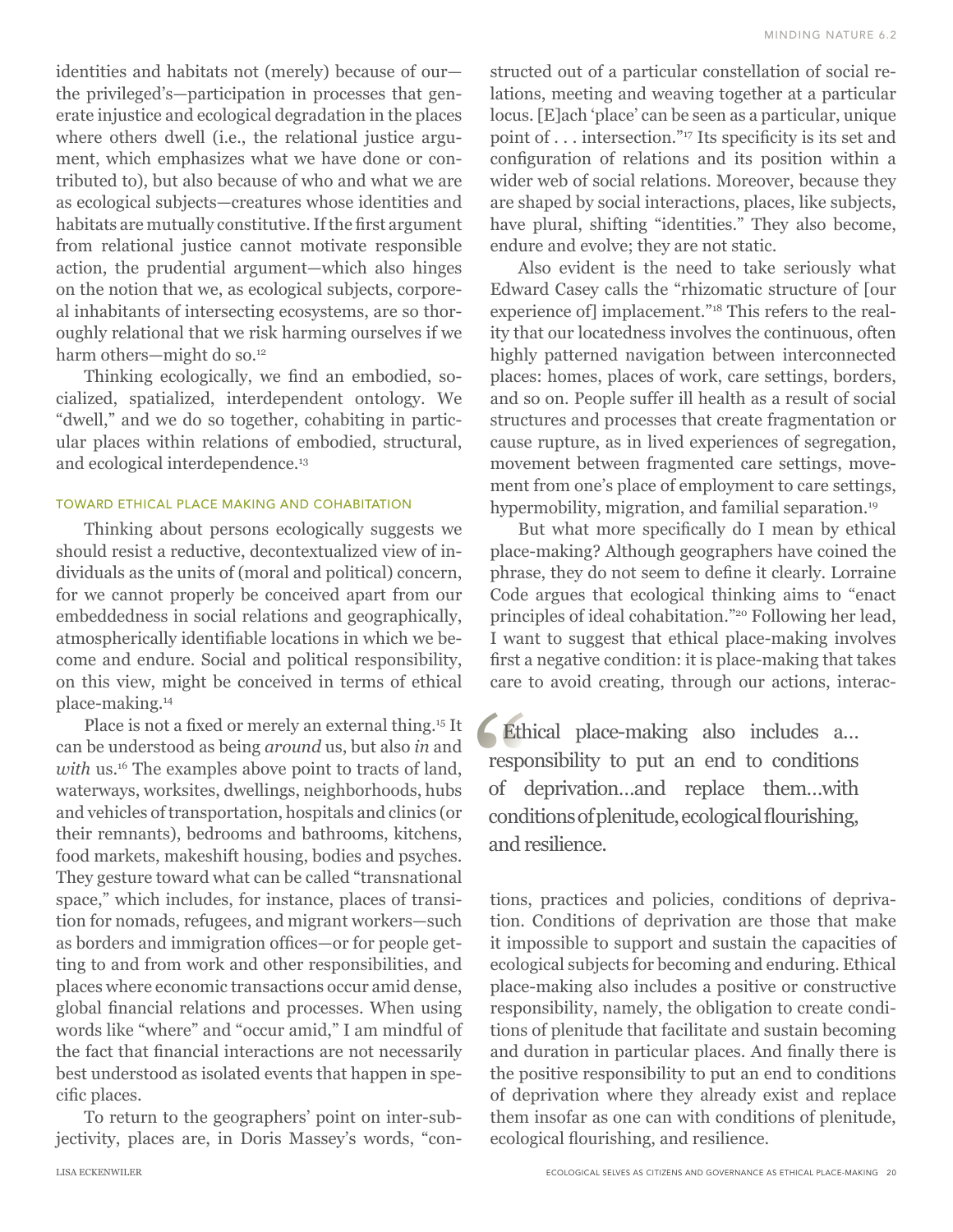Ethical place-making requires explicit attention to the conditions for embodiment, relations of care, our social positioning, and crucially, our earthly embeddedness. The specific targets of intervention are the social processes and practices that create and sustain deprivation and inequality—for ecological subjects and thus their habitats.

*Becoming*, as I understand it here, is the capacity for development, evolution, and expansion (within bounds). *Duration* encompasses capacities for sustaining ongoing processes of "conservation, preservation, and abiding"—capacities for continuity, renewal, and persistence.<sup>21</sup> Duration might mean strengthening at some times, while at others, getting by. Both call for some measure of stability, yet are not static. Below I will say more about the individual and relational meanings of these concepts, as well as what they might mean in terms of human interaction with natural resources and systems. What I want to suggest here is that these concepts may be preferable to others, often found in liberal philosophy, such as "well-being," "flourishing," and the like, which are built atop a foundation (often illusory) of self-determination.

Contemporary work on justice has shifted away from thinking strictly about the distribution of resources, or what people have, toward their capacities, or what they "are able to do and to be."22 What I will call "enabling" conceptions of justice aim at attending to

**Contemporary work on justice** has shifted away from thinking strictly about the distribution of resources, or what people have, toward their capacities, or what they are able to do and to be.

the social and political conditions that support people's capacities for self-development and self-determination. Iris Marion Young's theory of justice as enable-

ment calls for reform of the social and institutional structures that systematically constrain people's capacities for self-development and self-determination. Carol Gould's notion of justice as "equal positive freedom" requires not only "the absence of constraining conditions such as coercion and oppression" but also access to the means or conditions for "self-transformation" and the "development of capacities and the realization of projects over time." Justice, here too, is about "the availability of *enabling* [my emphasis] conditions" for individuals.<sup>23</sup> Finally, Nussbaum's capabilities approach emphasizes people's capacities to be and to do. As she underscores, here "active striving" and "achievement" matter.

The persistent emphasis on the self in articulating the ideals of justice in these views, however, serves to obscure our interdependence and need for caring relations and for fit with our environs. Liberal formulations of the self and its *telos* risk not reckoning sufficiently with the extent to which our capacities and our possible ends are shaped; that is, we are constrained and enabled by our emplacement—corporeal, social, *and* ecological—and, crucially, by our intersubjectivity. In a global economic order marked by the retraction of the public sector, rising inequality, and dramatic effects of climate change, a discourse of self-development and self-determination should give us pause.

Even though references to activities such as "development" and "striving" acknowledge our temporality, the emphasis on "being" (well-being) might also serve to obscure the fact that we, our interactions, and the social, economic, and political processes in which we are embedded have a past and are ongoing, opening into the future under ever-changing conditions. Our imaginations are projected toward the future rather than toward a static present when we think about becoming and persisting.

The emphasis on individual choice and activity, including "striving," "achievement," and "transformation," may also eclipse other possibilities for the substance of a good life. Becoming and enduring, moreover, seem to be more in keeping with the realities of ecological limits, reimagined visions of the good life, of the role of work. Striving and achievement may be fine if they are disassociated from the individualist, capitalist, careerist self.

The precise meanings of becoming and duration, in any case, are to be worked out in overlapping political processes (more on this below). While we begin from a theory of needs, certainly human and other,<sup>24</sup> we shift our keenest perceptual and knowing capacities toward the habitats—unique and intersecting—where people dwell and move about, for particular and, to no small extent, shared purposes. What is crucial is for ecological subjects and their ecosystems to be dynamically moving and opening toward possibilities that have been discussed and agreed to; that are mindful of our embodied, embedded, interdependent circumstances; and that promote equality among persons and places.

If the scope of ethics and politics includes promoting equitable capacities for ecological subjects to become and endure, and thus promoting ethical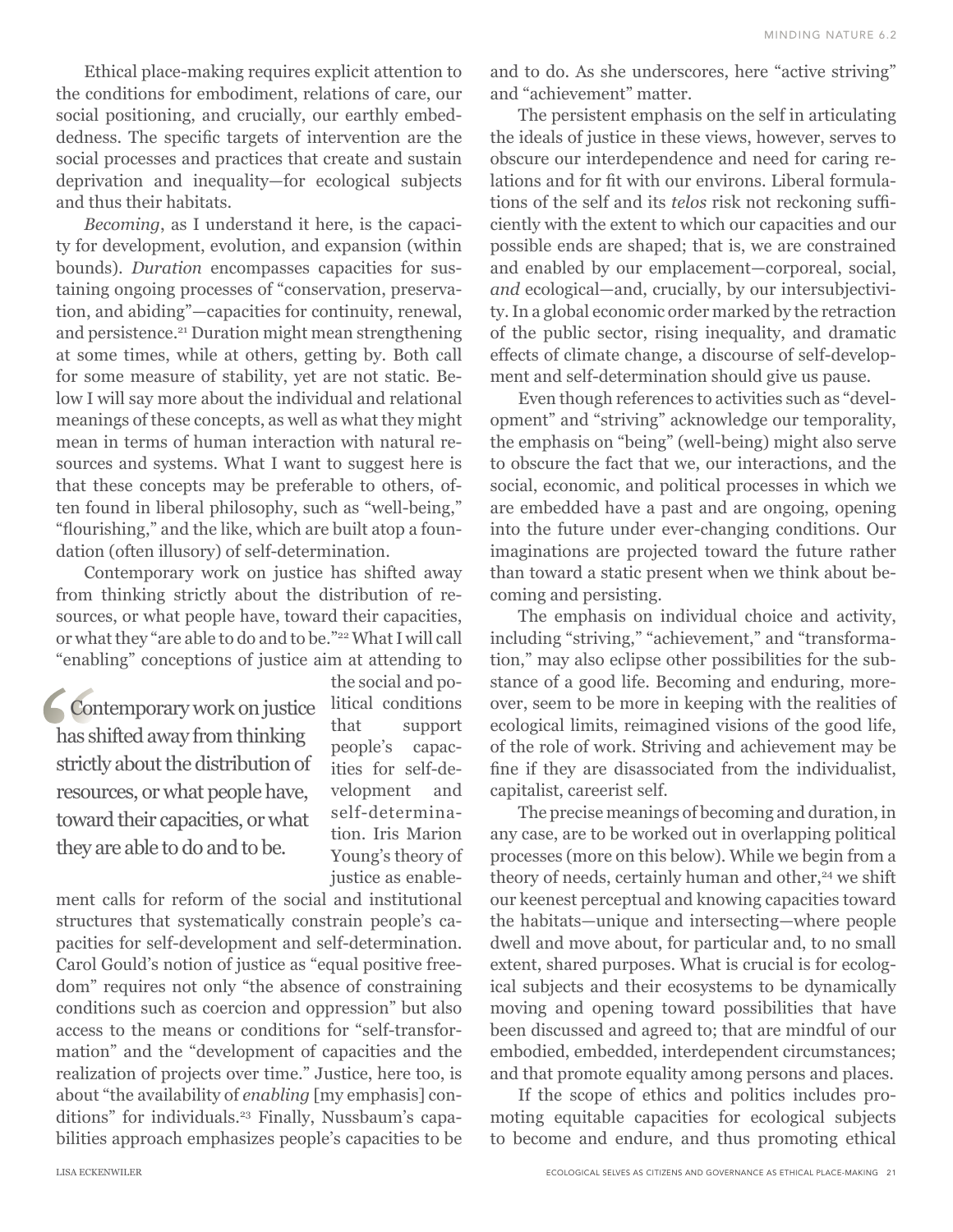place-making, what are ideal forms of governance? I turn to this question now.

## CONCEPTIONS OF GOVERNANCE

With ethical place-making as the aim of responsible action and policy, what form of governance is ideal? Many political philosophers and scientists have highlighted the perils of interest group democracy, so I will not dedicate time to those criticisms here.

Perhaps an ecological version of deliberative democracy could effectively challenge and provide an alternative to the primacy of a materialistic and consumptive notion of interests. Nevertheless, critics are wary of its potential for perpetuating exclusions and

Our imaginations are projected toward the future rather than toward a static present when we think about becoming and persisting.

inequalities. Especially worrisome in this respect are its potential to (1) privilege certain forms and styles of expression (the impartial expert's for

instance) and thus discount some contributions and forms of expression as less credible (storytelling for example); (2) assume that people are sufficiently symmetrical and that they can reverse perspectives, thus obscuring morally relevant differentiation and particularity in aiming for "unity," the "common good," and "shared meaning"; and (3) obscure other possible objectives in political engagement such as recognition or understanding.<sup>25</sup>

Communicative democracy may better advance efforts to address exclusion and inequality.26 On this model of democratic governance, moral and political engagement should be understood as largely dialogical; decisions emerge from the interactions of a plurality of subjects. Communicative democracy does not privilege impartiality but instead, drawing from standpoint epistemology, identifies and incorporates partialities in generating social knowledge to inform decisions. Instead of discounting or being suspicious about the value of personal narratives, for example, it regards them as resources.

For ecological subjects, indeed, meanings and expressions of well-being, of harm, and so forth are situated, socially and ecologically. Therefore, rather than aiming for unity, this model of democratic governance aims for recognition and understanding. The idea is that participants express their experiences and perspectives so that others situated differently can learn how it is for them, what the meaning of events, experiences, any given policy is, and perhaps transform what once passed as knowledge to re-shape preferences, even identities.

With respect for a range of speech styles and forms of communicative interaction, things like greetings smiles, handshakes, hugs—or storytelling can be incorporated as forms of expression that strengthen political discussion. Communicative democracy can also better acknowledge that there may be different understandings of what it is to cooperate or to justify decisions, of what emancipation itself means. And such democracy can embrace different kinds of sites for generating ideas: chosen, even oppositional communities (not those invoked by communitarians), street protests, and marginalized social networks.

Ecological communicative democracy, as I am using the conception, goes beyond feminist standpoint theory in situating knowers and knowledge-production efforts in particular places—socially *and* geographically shaped habitats—and conceives of them as "intersecting . . . with other locations and their occupants. . . . It maps locations of knowledge production and demographics of knowledge producers . . . [and] considers the specificities of the 'habitat' conditions and the inhabitants within and surrounding each location, to discern where analogies can be drawn and where exposed dis-analogies demand acknowledgment and/or rethinking."<sup>27</sup>

In her exploration of how to operationalize ecological thinking, Lorraine Code invokes the *bioregional narrative*. She sees this as an essential instrument in facilitating epistemic responsibility, which lies at the core of democratic governance. Quoting Jim Cheney, Code explains that a bioregional narrative is one "grounded in geography rather than in a linear, essentialized, narrative self." Such narratives "map ecological relations to discern conditions for mutually sustaining lives within a specific locality . . . o*r the interrelations among them* [my emphasis]."28

Given the nature of ecological subjects, we might say, then, that ecological communicative democracy, in part through tools like bioregional narratives, aims to produce responsible assessments of the habitability of particular conditions for corporeal beings dwelling in care relations, social structures, and material, atmospheric surroundings. It also aims to assess these conditions in relation to others. The essential questions under ecological communicative democracy become, "What would ethical place-making mean here, or here,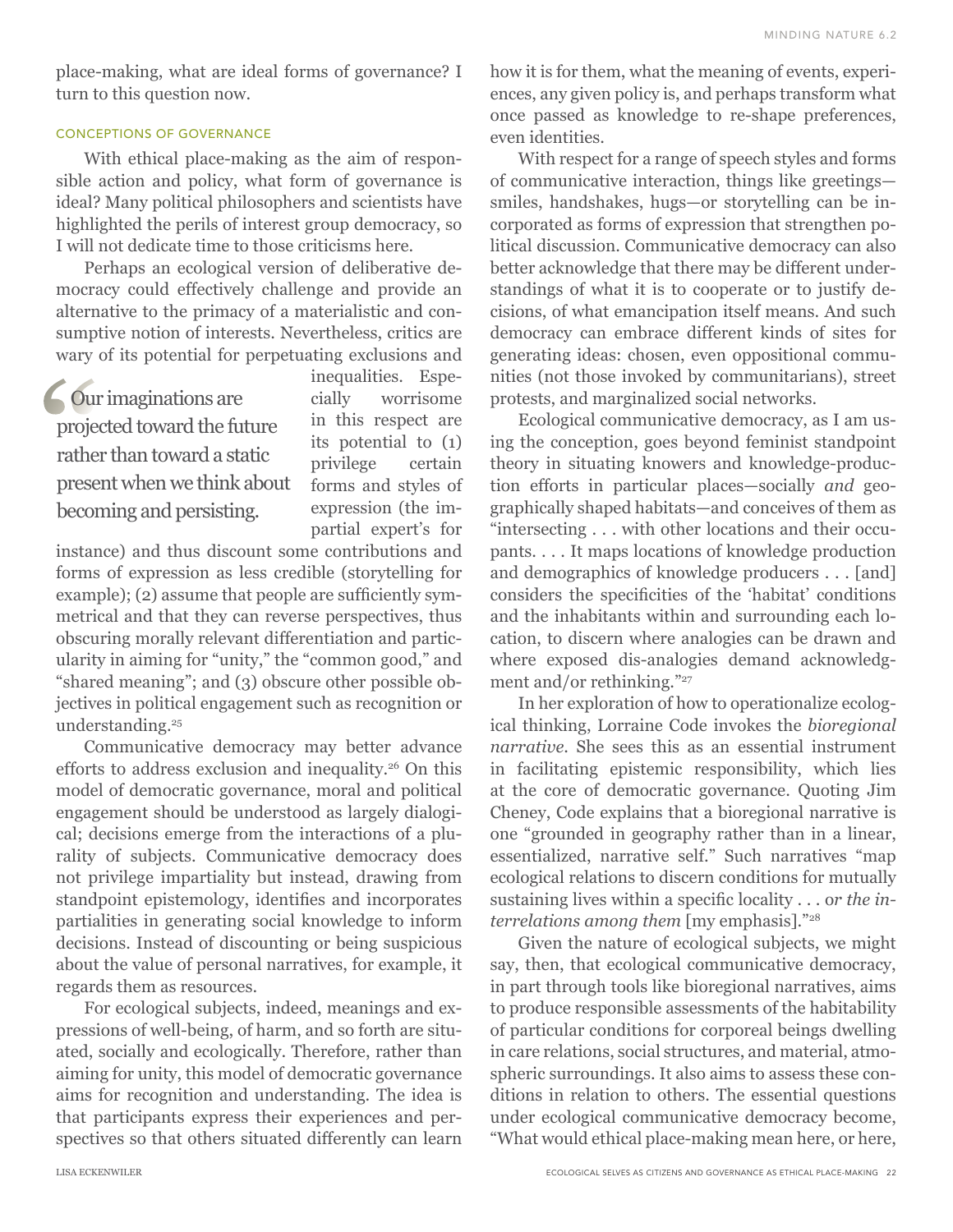or here, and where they intersect?" "What is necessary for promoting mutually sustaining, equitable lives?"

One final form of governance, ecological constitutionalism, would seem to have substantial potential for perpetuating exclusion and inequality. Decision makers may be removed from the pressures of interest groups, but they may also be removed from the public, including (and perhaps most troublingly) those who face injustice. Concerns regarding representation and inclusiveness, transparency, and accountability—in agenda setting, assessments, and discussions of needs—loom large here and indeed are exacerbated by the idea, advanced by some, that a form of interest group democracy should exist alongside.

Vibrant democracies are layered, textured systems of representation. Given what seem to be inevitable time constraints, perhaps a hybrid, ecological constitutionalism—mandated by and informed by deliberative democracy and more communicative models—is ideal. To give up on local governance and participatory, dialogical democracy is to give up on a core principal of most ecological movements. Yet the partial nature of the most responsive and responsible *knowing* and

…an ecological version of deliberative democracy could effectively challenge and provide an alternative to the primacy of a materialistic and consumptive notion of interests

the sheer scope of what must be understood—the mapping of bioregional narratives, for example—for the sake of global ecological sustainability compels consideration of a form of gov-

ernance like ecological constitutionalism. Moreover, it may be that some societies lack, at least for present purposes, the capacity to rise above self-interest and myopia. Their members may maintain concern only for themselves, for their families and communities, and for their place. Although part of what I have tried to show here is that this myopia is misguided and wrong, when coupled with the timeframe for action ecological constitutionalism merged with participatory models (like ecological communicative democracy) becomes more palatable.

### CAPACITIES FOR ETHICAL PLACE-MAKING

If we are to advance from being a people of competitive consumption into *ecological subjects* (a people of sustainable ecological responsibility), what sorts of capacities characterize us? What is—and should be—found and cultivated among us in order that we become and endure in mutually sustaining, equitable relations of cohabitation?29 Given the concerns raised in the previous section, what capacities might move us toward ideal—that is, maximally inclusive, participatory, and fair—forms of governance?

For humans as ecological subjects, the givens seem to be our embodiment, interdependence, and locatedness. Essential to this understanding, then, is respect for our animality. Nussbaum, for instance, calls on us to embrace a more Aristotelian and less Kantian image

For humans as ecological subjects, the givens seem to be our embodiment, interdependence, and locatedness. Essential to this understanding, then, is respect for our animality.

of a person, "bringing the rational and the animal into a more intimate relation with one another."30 This

has the benefit not only of "acknowledging that there are many types of dignity in the world"; it also helps to account for our relationality and embeddedness in habitats in a way that the undue emphasis on reason as the principal, if not sole, source of dignity cannot. Additionally, it captures the idea that we consume and excrete, relying on the resources around us in order to become and to endure.

A crucial capacity to cultivate among ecological subjects is moral imagination. Just democracies can only thrive when they take care to cultivate moral imaginations that are able and rich, capable of acknowledging, and, in turn, considering the ethical and political significance of pluralism, differentiation, and asymmetries in "situation," power, and experience.

Rather than starting from an assumption of disinterest in others, ecological subjects, as interdependent, should nurture their capacities for *recognition*. Recognition has been understood in at least two senses: recognition of an individual's unique identity as an autonomous individual and recognition of persons as belonging to particular communities or groups. This is taken to be an essentially cognitive process wherein "there is a conscious and explicit acknowledgment of another's identity."31 Carol Gould argues, however, that recognition should include a third dimension, namely, the recognition of others' needs for relationships, both interpersonal and associative. To these three forms of recognition, we might add a fourth, given the concep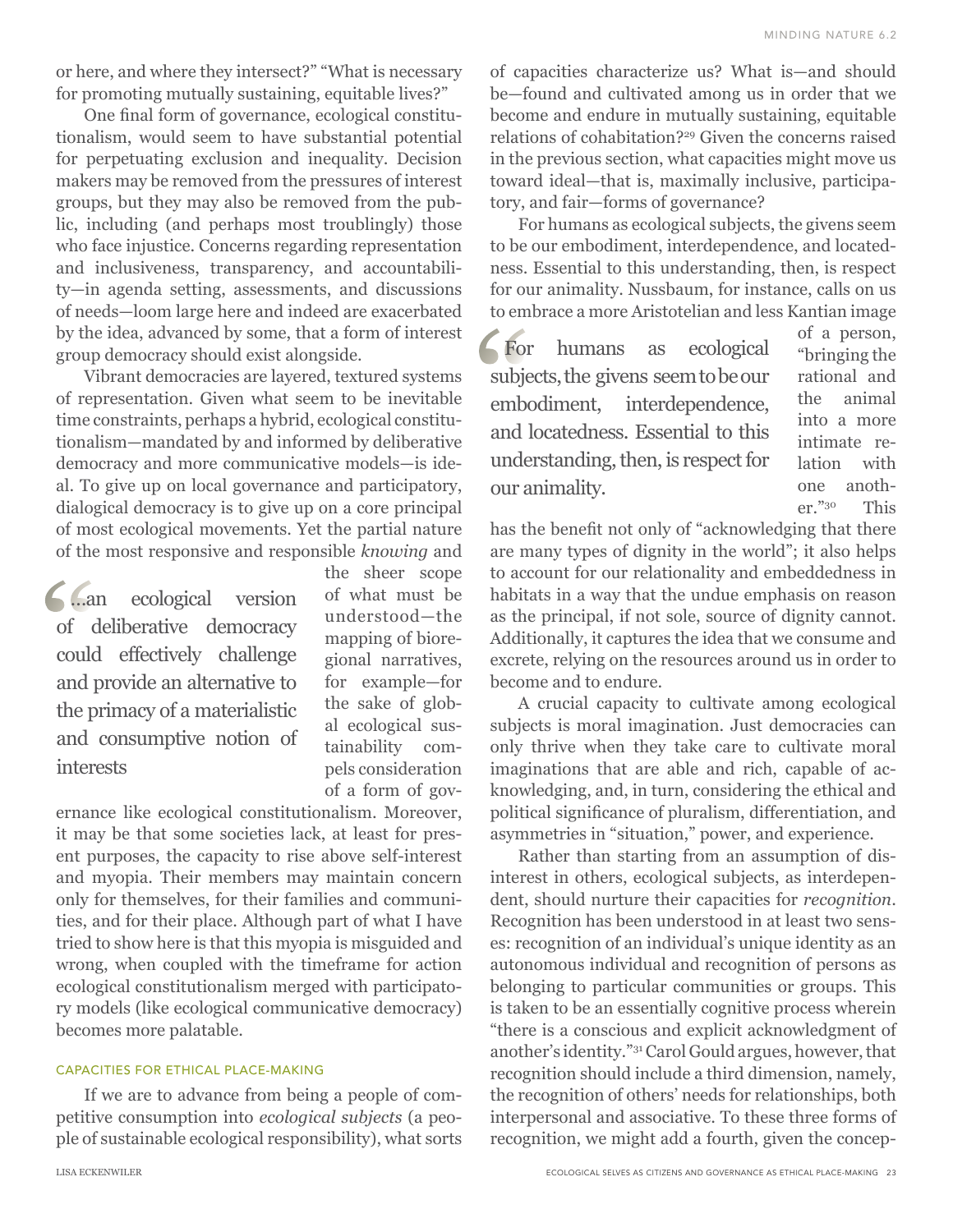tion of subjects in ecological terms: recognition of the places and the conditions in which people dwell.

In turn, ecological subjects should privilege respectful *interest*, engaging others and their ideas unless they are unjust, intolerant, or unquestionably harmful ecologically—with a sense of appreciation and wonder. We should approach them as we approach gifts, even ones we are not sure we like or for which we, at the time, cannot see a use.

Ideally, ecological subjects should cultivate a *disposition toward empathy* and solidarity. In Gould's formulation, empathy "signifies a feeling or imaginative identification with another and that other's perspective and situation." While the notions of "identification," "mutuality," or "fellow feeling" are ethically perilous given social and ecological differentiation and asymmetries, the practice of seeking knowledge of another's situation, listening carefully, and at least trying to develop feeling for people's expressions about their particular plight—which may well intersect with ours and that of people we know—has value for promoting understanding and realizing justice.32

*Solidarity*, while also perhaps a stretch, seems far more possible when we embrace an ecological conception of persons. Traditionally theorized as concerning relations between members of a particular group, region, or society, solidarity has been given a global reach in recent scholarship. Gould, for example, conceptualizes it as "a readiness to establish broader interrelations with a range of others" who may not be one's compatriots or fellow group or community members, but who may "share in a situation of being oppressed or exploited, or who, more generally, are suffering through no fault of their own."33 And although solidarity is often understood as being motivated by "feeling with" others or a sense of "mutual concern," we can draw upon the ecological conception of the self to underscore our interdependence amid pluralism while avoiding the pitfalls of sentiment and reckoning with our differentiation.34

Instead of taking for granted that we are acquisitive creatures, we should call for privileging critical acquisition. Starting from an expectation of acquisition, then, we should scrutinize what and how much we are trying to get our hands on, not to mention how we are going about it, whether the resource will continue to have generative capacity, and so forth. Stated differently, we will need to sustain ecosystems' capacities to become and endure. Sure, we need stuff. But the conception of self as an extractive, possessive, consumer under industrial capitalism will have to be replaced, or we'll exhaust the planet's and our own bodies' capacities. While scarcities can indeed be socially constructed, there are very real resource constraints.35

Another essential capacity for ecological subjects is being able to take the long view (temporal and spatial, across terrains and timeframes). This allows for identifying effects and their sources that may not be readily apparent, and for envisioning interventions that can be sustained over time. We might turn here to epistemologist Lorraine Code's discussion of ecologist Rachel Carson's critique of conventional studies on the effects of pesticides:

Viewed vertically, from a top-down observation position that draws linear, causal connections from chemical applications to the destruction of a targeted pest, the power of the then-new post–World War II chemicals to rid the environment, efficiently, of such diseases and insects . . . [seems] impressive. Yet viewed horizontally, taking a longer temporal and spatial view, across terrains and time-frames where their effects become manifest more slowly, the chemicals do not merely obliterate a predetermined target species. . . . They also contribute to the destruction and/or sterilization of insect-eating birds, ground squirrels, muskrats, rabbits, domestic cats, sheep and cattle, destruction that often does not follow the spraying instantaneously.36

In taking the long view, ecological thinking can be understood as emphasizing the future over the past and present. The stakes here are high. As Elizabeth Grosz argues, unless we develop concepts of time and duration that "welcome and privilege the future, we will remain closed to understanding the complex processes of becoming that engender and constitute both life and matter."37

This capacity to take the long view, moreover, holds ethical import. Informing our prevailing conception of responsibility is a specific phenomenology of agency that emphasizes, or "gives experiential primacy" to short-term effects rather than to remote ones. Thus, when consequences or outcomes are generated by an (often wide) array of agents and unfold over time, our sense of agency diminishes; that is, we see ourselves as implicated very little, if at all.38 Ecological subjects should have a sense, then, of individuality but also of solidaristic and long-reaching agency.

Finally, ecological subjects should have well-devel-